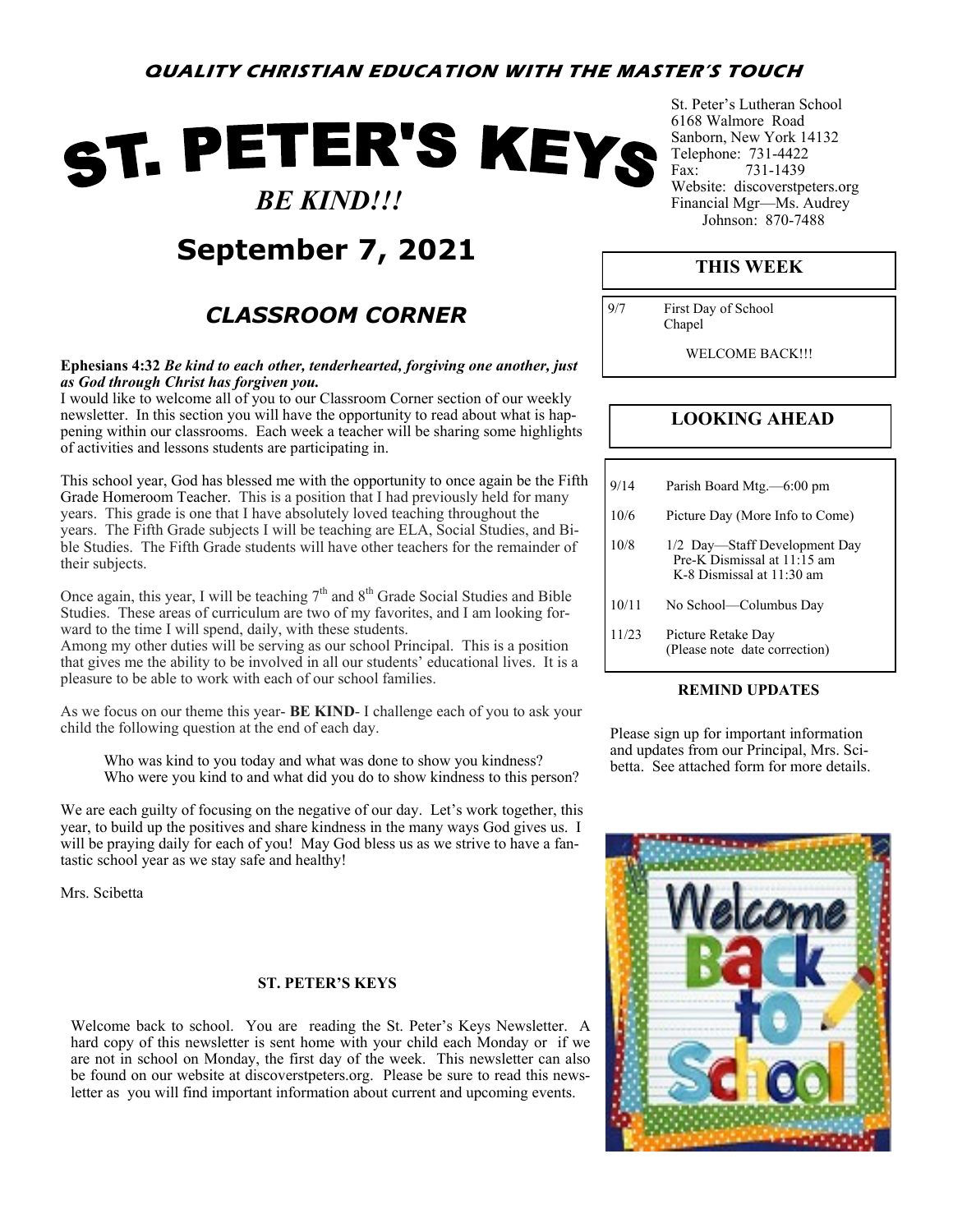#### **SAFETY REMINDER**

In an effort to make sure everyone is safe, we ask parents/ grandparents to be aware of the following:

**Parking Lot:** Speed Limit is 5 miles per hour. Please enter the lot by the new school and follow the arrows and exit by the old school. Please **DO NOT** park in handicapped spots unless you have a handicapped tag (even if you are just dropping off). Also, please do not make your own parking spots. Our lines are there for a reason.

**Buses:** Please be aware that you cannot pass a stopped bus with the lights flashing. Bus dismissal will be at the new entrance.

**Parent Pick Ups:** If your child normally rides the bus and you will be picking your child up, please be sure that you send a note to your child's teacher. Telephone requests are reserved for Emergencies only. Also, you must let the office know you are here to pick up your child. Dismissal will be at the old entrance.

#### **LUNCH ROOM REMINDERS**

Please remember, if your child requires a spoon, fork, plate or napkin for their lunch it must be sent in their lunch. **Microwave ovens are not available for the students to reheat food at this time.**

The price of milk will be \$.25 per container. If milk money is forgotten they are allowed to have it and payback the next day. We will again be offering 1% white milk and non-fat chocolate milk.

Ice Cream again will be available for the price of \$.75 each. Bottled water at the price of \$.50. Snack at the price of \$.50. For those of you who are new to the school, a snack box is provided at lunch for sale by our 8th Grade Class. An assortment of chips, pretzels, fruit snacks, etc. are available.

#### **FINANCIAL MATTERS**

Please contact Ms. Audrey Johnson regarding any financial questions or concerns. She can be reached at 870-7488.

#### **FAMILY HANDBOOK**

Each family received a copy of our Family Handbook. Please review the special COVID-19 additions that explain policies in regard to the current health situation. We will refer to this handbook when faced with questions however, it is important to remember that this is a fluid situation that changes often. The Centers for Disease Control and Prevention (cdc.gov) and Niagara County Department of Health (niagaracounty.com/Health) are the sources that will be used for the most up to date information regarding this pandemic.

#### **BACK TO SCHOOL BASKET AUCTION**

WOW! What a wonderful event we had! We would like to personally thank everyone who participated in our Back-to-School Basket Auction. We raised over \$1800 that will be used to cover expenses throughout this school year. We were amazed by all the generosity received through donations of baskets, items, as well as financial gifts. We would like to thank all those who purchased tickets.

Several people assisted in shopping, organizing and making completed baskets. Their support was incredible! I would also like to thank Thrivent Financial for sponsoring this event. We had over 90 baskets that were awarded to many different people from both St. Peter's Lutheran School and Church. All  $\frac{1}{2}$  winners were notified on Wednesday, September 1st. Thank you for being a blessing to our school!

#### **CHAPEL AND DRESS DOWN DAY OFFERINGS**

This year our Chapel offerings and Dress Down \$1.00 Days will go to Local First Responders.

We will collect a weekly offering and watch the KEYS for other ways you can contribute by participating in special days.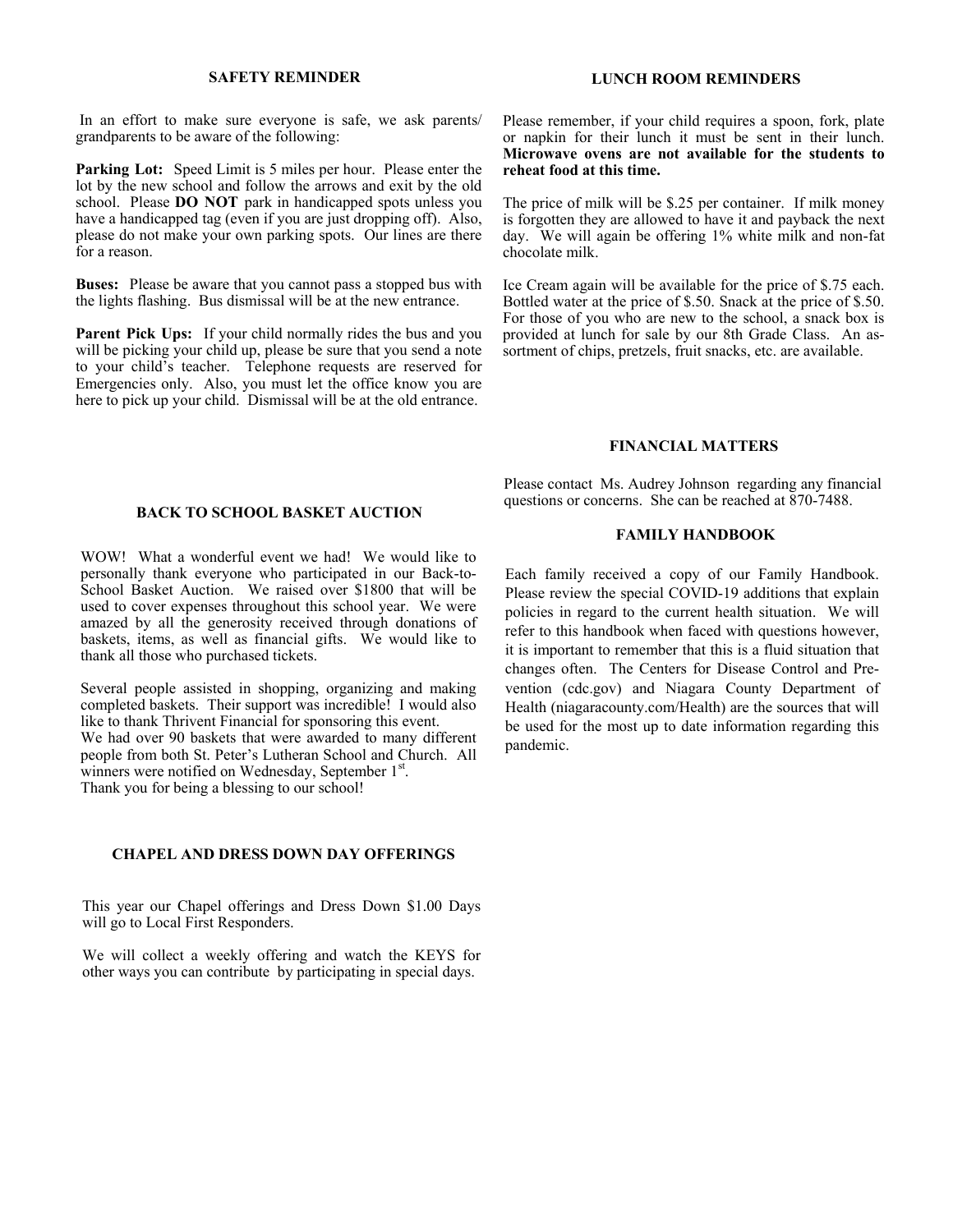| <b>AFTER SCHOOL SIGN UP</b><br>*Week of September 13th<br>Due on September 9th<br>$Pre-Reg (per day)$ 1 hour@ \$5,<br>2 hours $(a)$ \$10, 3 hours $(a)$ \$15 |                |                                                                                               |  |                        |     |  |  |  |  |
|--------------------------------------------------------------------------------------------------------------------------------------------------------------|----------------|-----------------------------------------------------------------------------------------------|--|------------------------|-----|--|--|--|--|
| Family Reg for the year is \$30.00.                                                                                                                          |                |                                                                                               |  |                        |     |  |  |  |  |
| Emergency                                                                                                                                                    | Late Enrollees | (family not registered)<br>\$7.00 per hour<br>add \$1.00 per child per<br>day after Thursday. |  |                        |     |  |  |  |  |
|                                                                                                                                                              |                |                                                                                               |  |                        |     |  |  |  |  |
| Name                                                                                                                                                         |                |                                                                                               |  |                        |     |  |  |  |  |
|                                                                                                                                                              |                |                                                                                               |  | Mon Tues Wed Thurs     | Fri |  |  |  |  |
| Hrs.                                                                                                                                                         |                |                                                                                               |  |                        |     |  |  |  |  |
| Name                                                                                                                                                         |                |                                                                                               |  |                        |     |  |  |  |  |
|                                                                                                                                                              |                |                                                                                               |  | Mon Tues Wed Thurs Fri |     |  |  |  |  |
| Hrs.                                                                                                                                                         |                |                                                                                               |  |                        |     |  |  |  |  |
| TOTAL ENCLOSED                                                                                                                                               |                |                                                                                               |  |                        |     |  |  |  |  |
|                                                                                                                                                              |                |                                                                                               |  |                        |     |  |  |  |  |
|                                                                                                                                                              |                |                                                                                               |  |                        |     |  |  |  |  |
|                                                                                                                                                              |                |                                                                                               |  |                        |     |  |  |  |  |